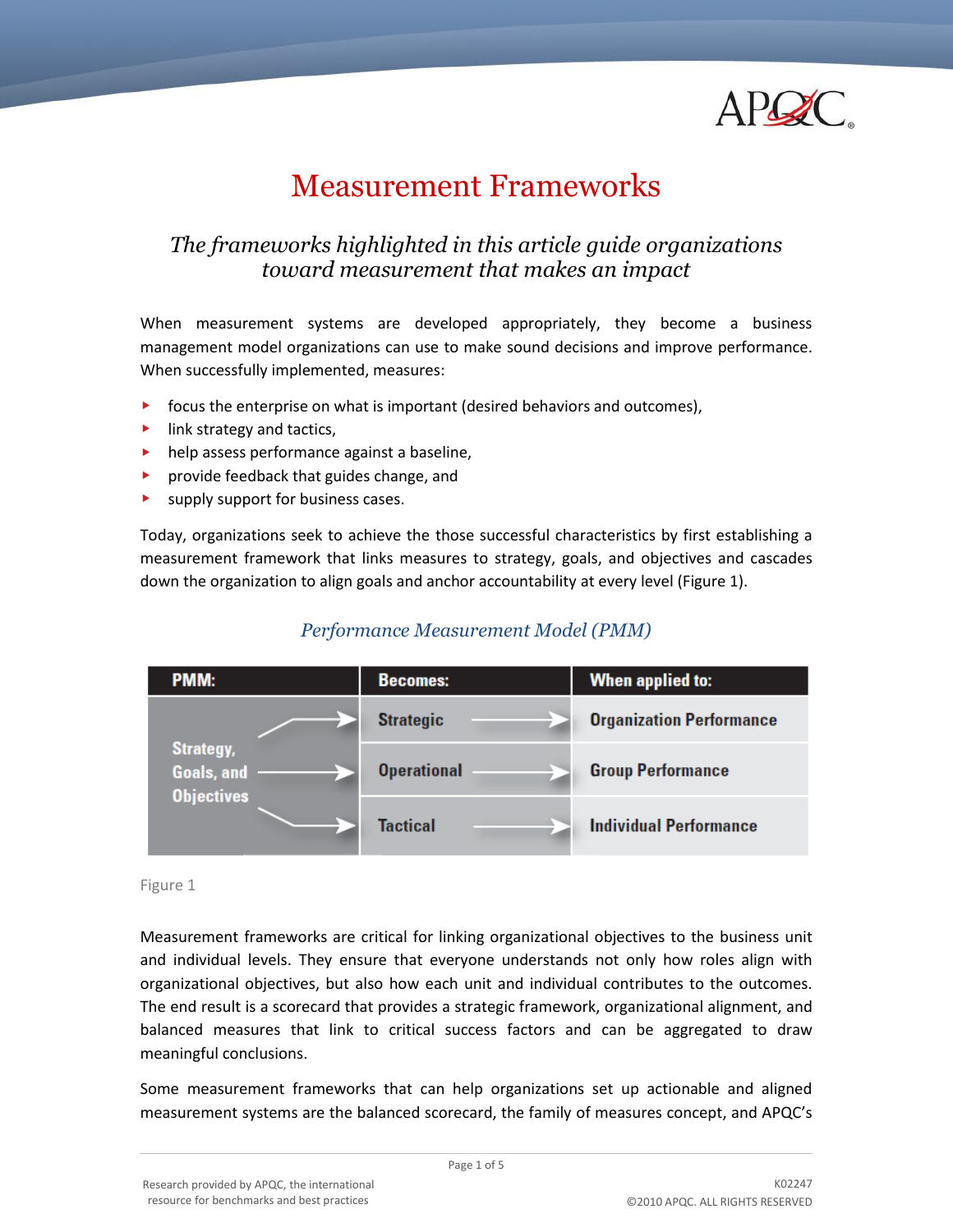

Input-Output Measurement Framework™ (Figure 2). Each of these measurement frameworks, whether used individually or in support of another, provides structure for organizational measurement. These frameworks enable an organization to focus its efforts; develop communication plans that use consistent definitions; choose an aligned set of performance targets based on validated, normalized data; and implement a collective, diagnostic tool to identify areas for improvement and set priorities.

#### BALANCED SCORECARD

Ideally, measures should be reflected in a balanced, cascading scorecard. A balanced scorecard helps to align measures with key strategies, enable progress tracking, assign accountability, capture gains already made, predict future movement, and connect current strategic and tactical improvement activities. Organizations can achieve this balance by establishing measures in four quadrants that reflect key objectives.

- 1. **Customers**—measures performance against expectations (e.g., satisfaction, loyalty, retention, acquisition, and profitability)
- 2. **Financial**—measures economic consequences of actions already taken (e.g., income, return on equity, return on investment, growth, and cash flow) and predicts future performance
- 3. **Operational**—measures effectiveness, adaptability, and efficiency of internal processes (Such measures may identify a need for new processes.)
- 4. **People**—measures employee skills, information exchange, and organizational procedure

The key is that organizations engage in thoughtful and thorough analysis to determine not only the best measures that truly affect these balanced domains, but also the weight and precedence assigned to each category based on organizational priorities.

#### FAMILY OF MEASURES

The family of measures framework focuses on a cluster of measures that should track at least four of the following process variables: productivity, quantity, quality, timeliness, cycle time, resource utilization, or costs. For each characteristic, condition, or variable (i.e., a critical success factor), a process measure can be identified as a reference standard for quantitative comparison. Two examples follow for the customer complaint handling process.

1. Category: Cost

Critical success factor: Complaint handled efficiently Process measure: Cost per complaint, percentage of total budget, etc.

2. Category: Quality Critical success factor: Call resolution Process measure: Volume of calls resolved within first call or x timeframe from inception of call (durational)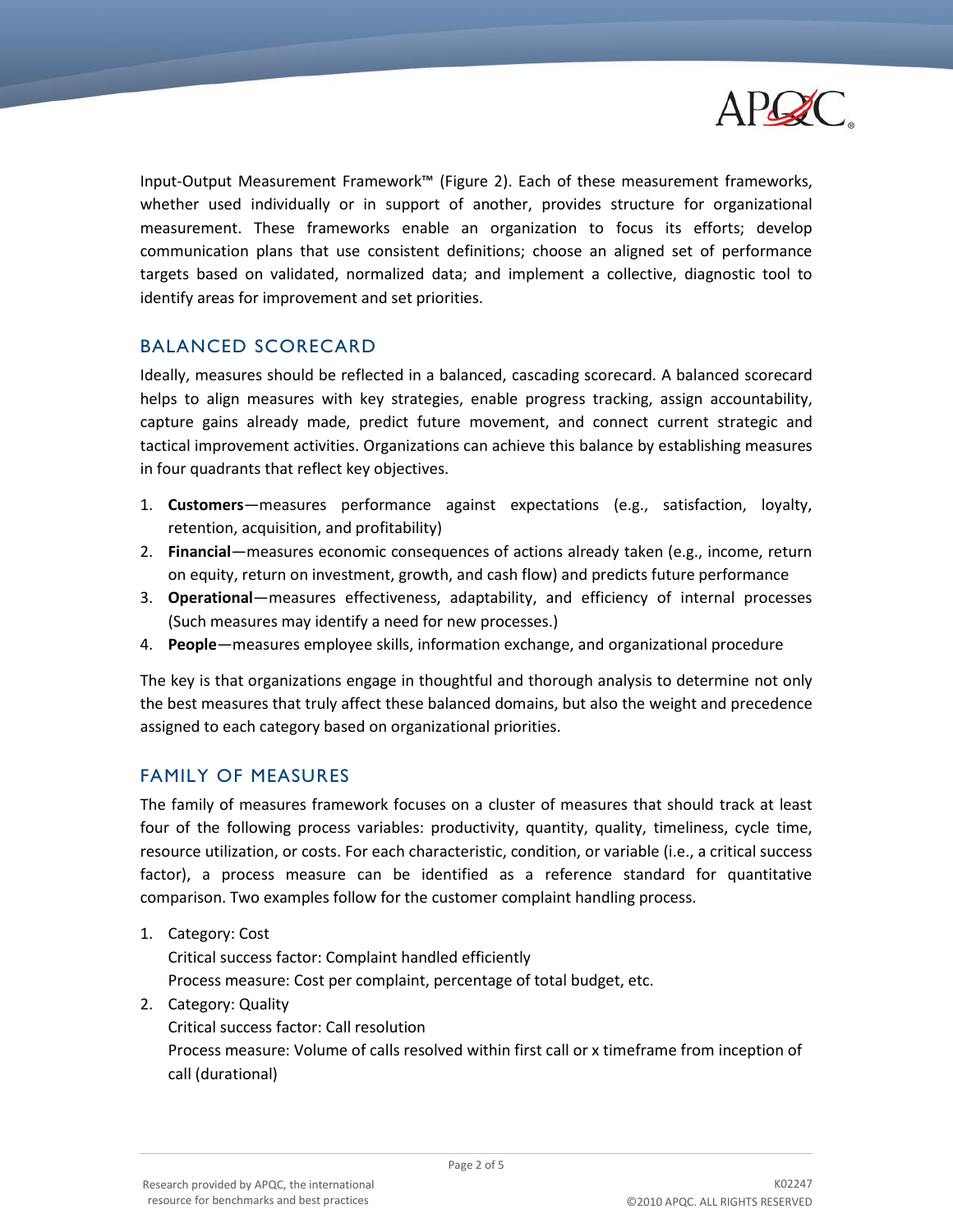

### APQC'S INPUT-OUTPUT MEASUREMENT FRAMEWORK

APQC's Input-Output Measurement Framework (Figure 2) is yet another means of presenting a snapshot of an organization's performance. It:

- provides strategic alignment throughout the organization,
- $\blacktriangleright$  is based on a cluster of measures,
- has quadrants defined based on the organization's needs,
- ▶ converts inputs to outputs,
- $\blacktriangleright$  identifies core processes,
- aligns with business outcomes, and
- $\blacktriangleright$  balances internal and external focus.



#### *APQC's Input-Output Measurement Framework*

Figure 2

This model focuses on the core processes of an organization, which are linked to outcomes. It defines core processes that convert inputs to outputs by aligning the key activities with business outcomes. For example, in a sales process, the framework converts budgeted cost categories such as labor (input) into negotiating and closing sales (activities), which leads to closed sales (output) and increased revenue (outcome).

The bottom line is that organizations must select a measurement framework that presents a balanced picture of organizational performance. Mark Graham Brown—an APQC special adviser, former Baldrige examiner, and author of several books about Baldrige and the balanced scorecard—says, "The reason so many organizations have become interested in the balanced scorecard approach to measurement is that they have found that their traditional lagging indicators of financial performance do not provide an adequate view of the overall health of the enterprise. Companies have shut their doors with good sales and profits until the day they went out of business." Clearly, measuring earlier stages of processes is critical.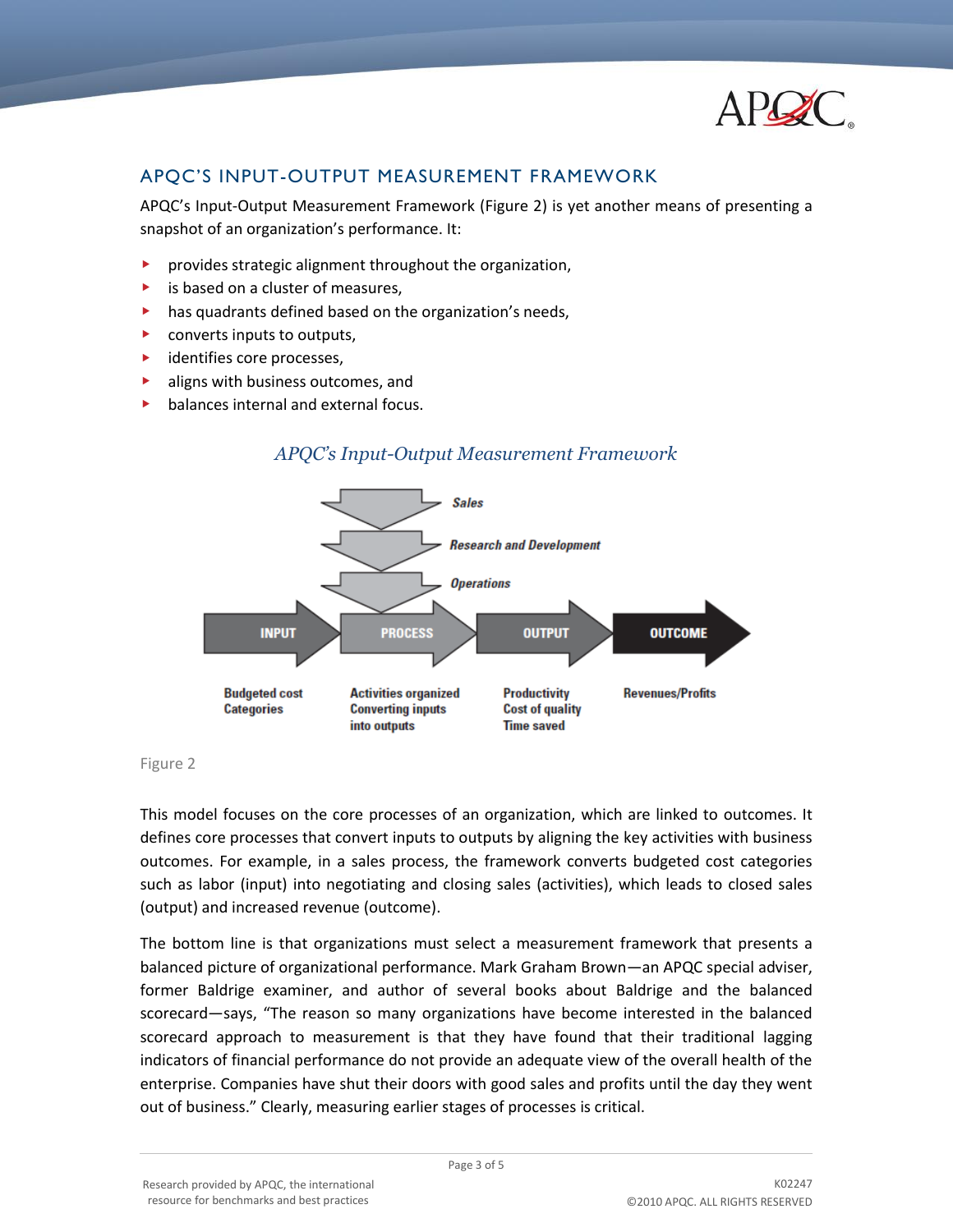

When asked to identify the type of performance management system that best describes those used in their organizations for a recent APQC survey, respondents most commonly reported employing a hybrid measurement framework, defined as "a custom mix of measurement practices designed to fit the specific needs of the organization" (Figure 3). Twenty-eight percent use a balanced scorecard, but a discouraging 24 percent are still stuck with traditional accounting/operational metrics.



# *Type of Performance Measurement System Used*

Forty-one percent of respondents reported that their current systems have been used for more than six years. Fifty-two percent indicated that they have plans to change or upgrade the current performance measurement system.

Importantly, when asked if their measurement systems are used in decision making, 70 percent of the survey respondents reported that "metric data is routinely used at the top of the organization in key decision making, both for routine reviews and special projects and investments." Ten percent said that "measures are used at the top level only in the event of major unplanned change."

*For more information on measurement, read APQC's white paper* [Measurement: Best](http://www.apqc.org/node/142250)  [Practice Approaches for](http://www.apqc.org/node/142250)  [Informed Decision Making](http://www.apqc.org/node/142250)*.*

If not for routine use to understand and act upon business performance, then what is the basis for measuring? Measurement systems should be part of proactive efforts, not simply reactive response tools.

Figure 3